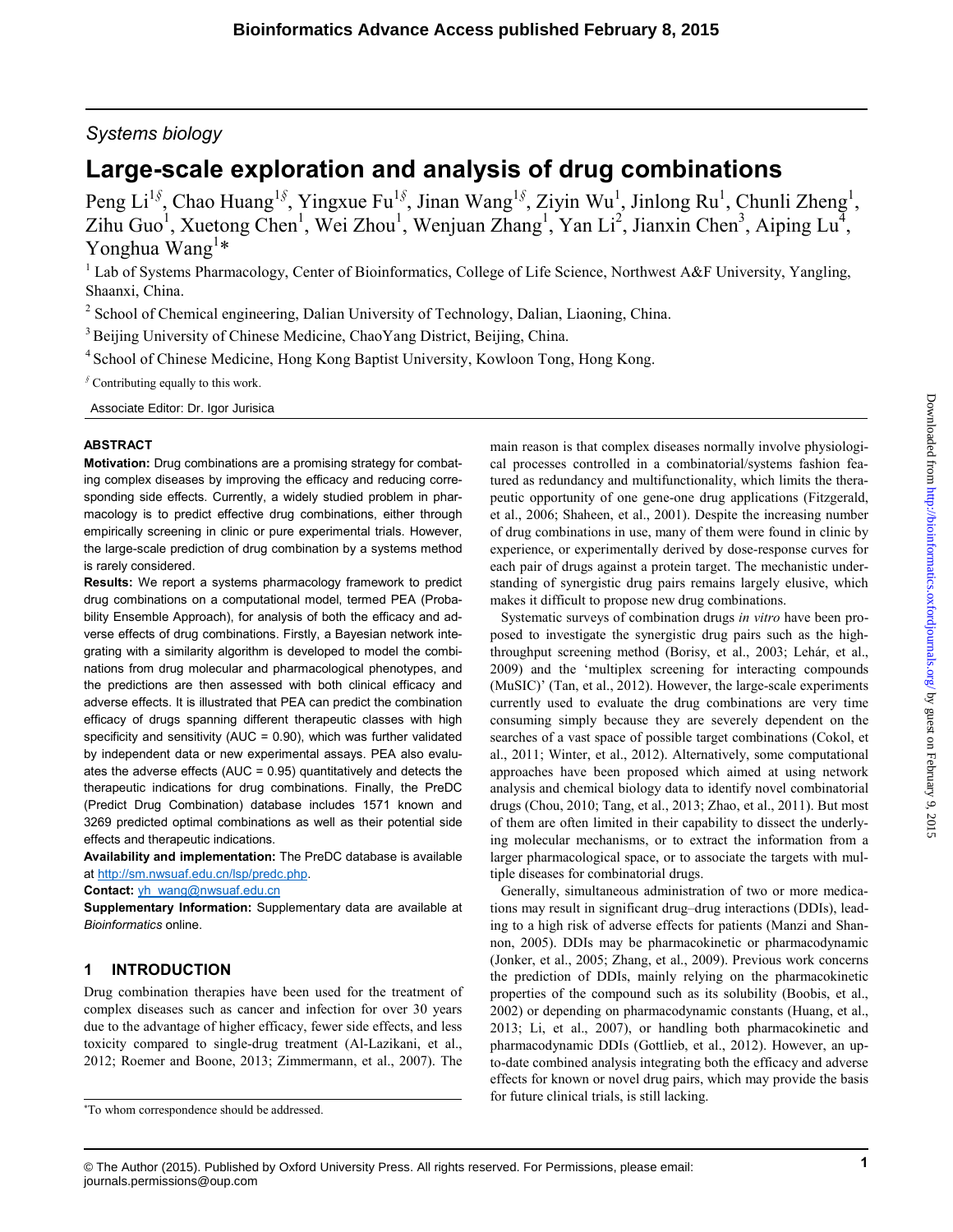Recently, we have developed a set of systems pharmacology strategies for systematic pursuit of optimal drug combinations. These works lay foundations for a more comprehensive understanding of pharmacological synergy in herbal medicine (Wang, et al., 2012) and the combination rule of Traditional Chinese Medicine (Yao, et al., 2013). Furthermore, a large-scale systematic analysis combining pharmacokinetics, chemogenomics, pharmacology and systems biology data was performed through computational methods and experimental validation, which results in a superior output of information for systematic drug design strategies for complex diseases (Li, et al., 2014).

In this work, we propose a new systems pharmacology framework consisting of a new algorithm termed Probability Ensemble Approach (PEA), through integrating the molecular chemical space, the pharmacological space, the gene annotations, in particular, the connectivity of biological networks, to predict effective drug combinations. In contrast to those previous studies mentioned above, the novelty of PEA is threefold: 1) to the best of our knowledge, PEA presents up to now the largest-scale unbiased prediction of effective drug combinations based on a complete set of drug-combination, drug-disease and drug–side effect relations; 2) PEA also provides a quantitative assessment of the therapeutic indications and side effects for each combination in clinical usage; 3) to show the predictive value of our approach, the predictions were benchmarked against independent data sets and further tested using cancer cell and antibacterial models.



**Fig. 1. A schematic overview of** PEA **model. (a)** Computing the six drug– drug similarity measures and quantifying likelihood ratio (LR) of query

drug pairs according to the similarity to known drug pairs. **(b)** Calculating *P* value by the statistical model inferred from the reference database. **(c)**  Assessing potential of query drug pairs using two probabilities *P*1 and *P*2.

## **2 METHODS**

#### **2.1 Computational**

We designed a novel algorithm termed probability ensemble approach (PEA) to integrate the molecular and pharmacological characteristics of drugs (Figure 1). Given a pair of query drugs, we firstly calculated its six similarity features to a known drug pair including three drug-based and three target-based similarity measures and combine them using a Bayesian network into a likelihood ratio (LR) that represents its probabilistic similarity to the known interaction. We then defined a raw score, as an estimate of the overall similarity of the query drug pair, by summing its LRs to all the known drug pairs in each set (either effective drug combinations (EDCs) or undesirable drug-drug interactions (UDDIs)) above a threshold LR. The raw score can be further converted to a *P* value (ranging from 0 to 1) from a random raw score distribution. This resulting *P* value represents the probability of a given raw score that better to be observed from random data. Because we trained our models separately for EDCs and UDDIs, the likelihood that a query drug pair interacts is finally expressed as two probabilities  $P_1$ ,  $P_2$  which reflect their reliabilities to be an EDC or UDDI, respectively.

#### **2.1.1 Drug–drug similarity measures**

We defined and computed six drug–drug similarity measures including the chemical similarity, the similarities based on side effects, the Anatomical Therapeutic and Chemical (ATC) classification system, and the similarities between drug targets, represented by sequence similarity, the distance on a protein–protein interaction (PPI) network and Gene Ontology (GO) semantic similarity. All similarity measures were normalized to be in the range [0, 1].

- 1) *Chemical based*. The 2D chemical structures (Mol file format) of the drugs were downloaded from DrugBank (Knox, et al., 2011). The hashed binary chemical fingerprints were computed using the Chemical Development Kit (CDK) with default 2D parameters (Steinbeck, et al., 2006). The fingerprints were used to compute the similarity score between two drugs using Tanimoto coefficient, that is, the size of the intersection divided by the size of the union of the two fingerprints.
- 2) *ATC based*. The Anatomical Therapeutic Chemical (ATC) Classification System established by the WHO is used for the classification of drugs (Skrbo, et al., 2004). This pharmaceutical coding system categorizes drugs according to the organ or system on which they act and their therapeutic, pharmacological and chemical characteristics. We extracted ATC codes of the drugs from DrugBank. Considering the hierarchical structure of ATC codes, we calculated the similarity scores between drugs using the semantic similarity algorithm (wang, et al., 2003):

$$
S(c_i, c_j) = w(c_i, c_j) \exp(-\gamma \cdot d(c_i, c_j))
$$
 (1)

where  $d$  ( $c_i$ ,  $c_j$ ) represents the shortest distance between ATC codes  $c_i$  and  $c_j$  in the hierarchical structure of the ATC classification system.  $c(t_i)$  and  $c(t_j)$  represent the weights of the corresponding ATC-codes, and are defined as the inverse of ATC-code frequencies, which means that more emphasis was put on specific codes rather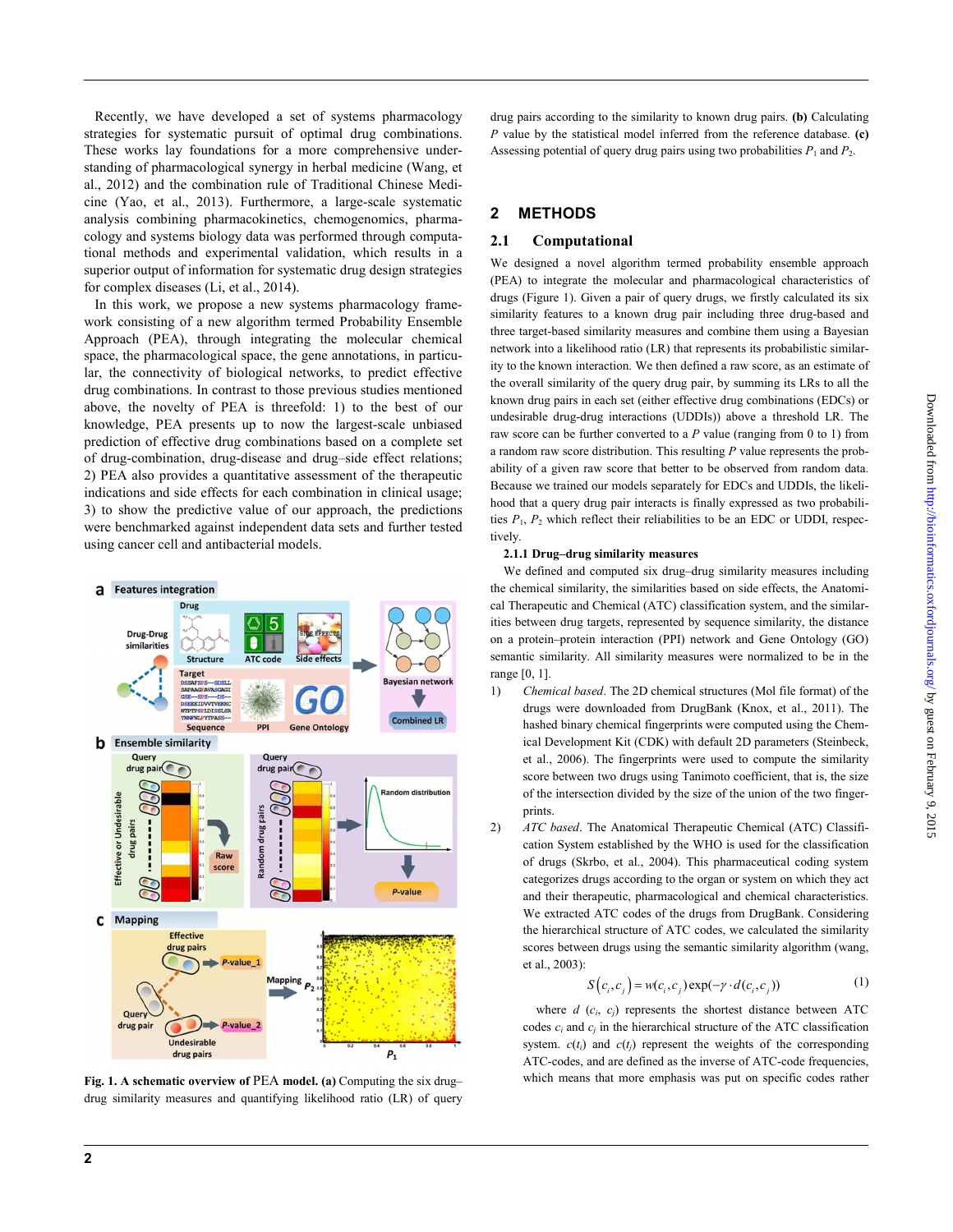than the general ones.  $\gamma$  is a pre-defined parameter (set to be 0.25 in this study).

- 3) *Side-effect based*. Drug side effects were obtained from SIDER (Kuhn, et al., 2010), a public resource containing drug side-effect information. We assigned a side-effect profile to each drug in our data sets, whose elements encode for the presence or absence of each of the side-effect keywords by 1 or 0, respectively. As described above, we defined and computed the similarity scores between drugs according to the Tanimoto coefficient between their side-effect profiles.
- 4) *Sequence based*. Sequence-based similarity between two drug target proteins was calculated based on the drug target-centered systems (Sharan, et al., 2007). We defined a system similarity score (S-score) to describe the target sequence similarity for two drugs  $(d_i, d_j)$  as the following:

$$
S(d_i, d_j) = \frac{P_{i,j}, C_{i,j} >}{\sqrt{C_{i,j}, C_{i,j}}}
$$
 (2)

Where  $\leq$   $\cdot$   $\geq$  is the inner product,  $P_{i,j}=(P_{(1, 1)}, P_{(1, 2)}, \cdots, P_{(1, n)}, P_{(2, n)})$  $P_1$ ,  $\cdots$ ,  $P_{(2,n)}$ ,  $\cdots$ ,  $P_{(m,1)}$ ,  $\cdots$ ,  $P_{(m,n)}$ ) is a similarity vector, in which m and n are the target number of the drug i and j respectively, and  $P_{(t, k)}$ is the sequence similarity between two target and calculated based on the Smith–Waterman sequence alignment score.  $C_{i,j}$  is the indicator vector with the same length to  $P_{i,j}$ ,

$$
c_{i,k}(\lambda) = \begin{cases} 1 & \text{if } p_{i,k} \ge \lambda \\ 0 & \text{if } p_{i,k} < \lambda \end{cases}
$$
 (3)

( $\lambda$  is a threshold where  $P_{(t, k)}$  can be obtained by a probability of less than 0.05 at random. We constructed the random distribution of  $P_{(t, k)}$ by calculating the 10000  $P_{(t, k)}$  of two random proteins. The  $\lambda$  is 0.034 in this study. The normalized similarity score between two drug target-centered systems is given by dividing the S-score by the geometric mean of the scores obtained from the S-score of each drug targetcentered system against itself.

5) *PPI network based*. The similarity between each pair of drug target proteins in the human PPI network was calculated using the drug target-centered systems connection (Sharan, et al., 2007). We firstly defined a target-centered system for each drug, which includes drug targets and their first-step neighboring proteins in the PPI network. Finally, we defined a system connection score (S-score) to describe the connection between target-centered systems for two drugs  $(d_i, d_j)$ in the PPI network as the following:

$$
S(d_i, d_j) = \frac{}{\sqrt{}}
$$
\n(4)

Where  $\leq$ ,  $>$  is the inner product,  $P_{i,j}=(P_{(1, 1)}, P_{(1, 2)}, \cdots, P_{(1, n)}, P_{(2, n)})$  $P_{(1)}$ ,  $\cdots$ ,  $P_{(2,n)}$ ,  $\cdots$ ,  $P_{(m,1)}$ ,  $\cdots$ ,  $P_{(m,n)}$ ) is a similarity vector, in which m and n are the target number of the drug i and j respectively, and  $P_{(t, k)}$ is the similarity between two target based on the PPI distance:

$$
p_{(t,k)} = e^{dis(t,k)}
$$
\n(5)

 $C_{i,j}$  is the indicator vector with the same length to  $P_{i,j}$ , and

$$
c_{i,k}(\lambda) = \begin{cases} 1 & \text{if } p_{i,k} \ge \lambda \\ 0 & \text{if } p_{i,k} < \lambda \end{cases}
$$
 (6)

 $\lambda$  is a threshold where  $P_{(t, k)}$  can be obtained by a probability of less than 0.05 at random. We constructed the random distribution of  $P_{(t, k)}$ by calculating the 10000  $P_{(t, k)}$  of two random nodes in the PPI network. The  $\lambda$  is 2 in this study. The normalized similarity score between two drug target-centered systems is given by dividing the system connection score by the geometric mean of the scores obtained from the S-score of each drug target-centered system against itself.

6) *GO based*: Semantic similarity scores between drug targets were calculated according to Resnik (Resnik, 2011), using the csbl.go R package (Ovaska, et al., 2008) selecting the option to use all three ontologies.

#### **2.1.2 Features for drug pairs**

We defined six features  $(F_1, F_2, F_3, F_4, F_5 \text{ and } F_6)$  for drug pairs based on the above drug-drug similarities to quantitatively describe the similarities between drug pairs. To acquire the similarity of features between a query drug pair  $(d_1, d_2)$  and a known drug pair  $(d_1, d_2)$ , we first compute the drug-drug similarities  $S(d_1, d_1)$  and  $S(d_2, d_2)$  (and symmetrically  $S(d_1, d_1)$ )  $d_2$ <sup>'</sup>) and *S* ( $d_2$ ,  $d_1$ <sup>'</sup>)). Then, the two similarities are combined to a single feature similarity score by calculating their geometric mean (Perlman, et al., 2011). The overall score is

$$
F_i(dp, dp') = \max_{d_1, d_2 \neq d'_1, d'_2} \sqrt{S(d_1, d'_1) \cdot S(d_2, d'_2)}
$$
\n<sup>(7)</sup>

#### **2.1.3 Bayesian network for integrating features**

To integrate the six features for a drug pair, i.e.,  $F_1$ ,  $F_2$ ,  $F_3$ ,  $F_4$ ,  $F_5$  and  $F_6$ , we used a Bayesian networks approach, which was proved to be competent in predicting protein-protein interactions by integrating evidence from different sources (Jansen, et al., 2003). Bayesian networks are a representation of the joint probability distribution among multiple variables. Formally, the feature *F* can be expressed as a likelihood ratio, i.e., *L* (*F*), which is defined as the fraction of gold-standard positives having feature *F* divided by the fraction of negatives having  $F$ . For the six features  $F_1$ ,  $F_2$ ,  $F_3$ ,  $F_4$ ,  $F_5$ and  $F_6$ , the LR of the combined evidence is the product based on the naive Bayesian network:

$$
L(F_1...F_6) = \prod_{i=1}^{6} L(F_i)
$$
\n(8)

This equation is produced as the six features are independent from the analysis of Pearson correlation coefficients for each pair of features (Supplementary Table 1 and 2). For each feature  $F_i$ , its LR relates prior and posterior odds according to the Bayes rule:

$$
L(F_i) = \frac{O_{post}}{O_{prior}}\tag{9}
$$

where the "prior" and "posterior" odds are:

$$
O_{prior} = \frac{P(positive)}{P(negative)} = \frac{P(positive)}{1 - P(positive)}
$$
\n(10)

$$
O_{\text{post}} = \frac{P(\text{positive} | F_i)}{P(\text{negative} | F_i)}
$$
\n(11)

Among them, the terms "prior" and "posterior" refer to the situation before and after knowing the feature *Fi*. *P* (*positive*) and *P* (*negative*) are the odds that a drug pair is in the positive set and in the negative set, respectively. *P* (*positive* $|F_i$ ) and *P* (*negative* $|F_i$ ) are the probabilities that a drug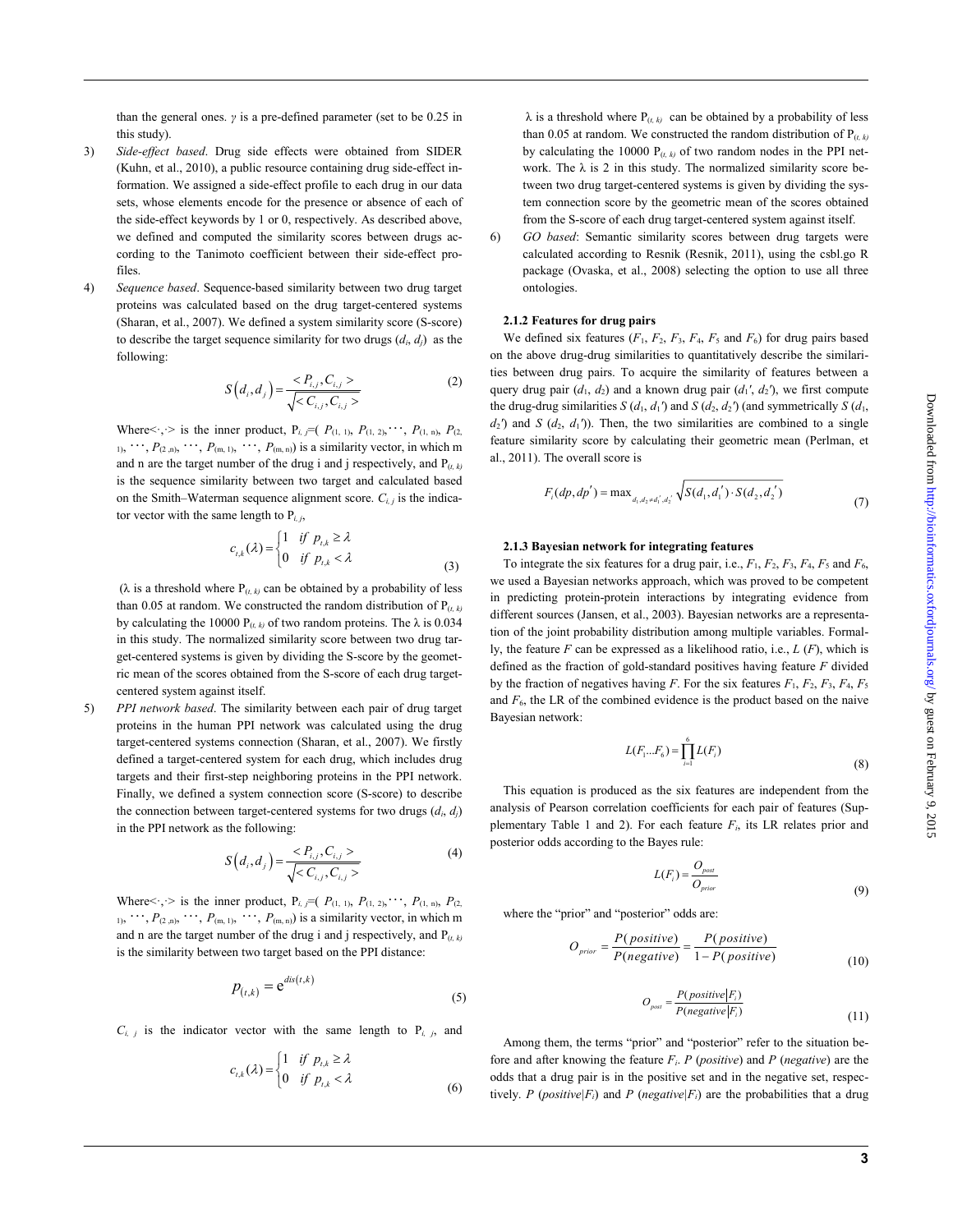pair is in the positive set and in the negative set after knowing that this drug pair has feature *Fi*. This leads to:

$$
L(F_i) = \frac{P(F_i|positive)}{P(F_i|negative)}
$$
\n(12)

Here *P* ( $F_i$ |*positive*) and *P* ( $F_i$ |*negative*) refer to the probabilities that a drug pair in the positives and the negatives has the feature *Fi*, respectively, and can be estimated by kernel density estimation (KDE) method.

#### **2.1.4 Kernel density estimation**

KDE is a non-parametric way of estimating the probability density function population (Parzen, 1962). The probability  $P_i(F_i|C=c)$  was estimated using Equation:

$$
P_i(F_i|C = c) = \frac{1}{N_c h} \sum_{j=1}^{N_c} K(F_i, F_{j|c})
$$
\n(13)

$$
K(a,b) = \frac{1}{\sqrt{2\pi}} e^{\frac{(a-b)^2}{2h^2}}
$$
 (14)

where K is a Gaussian function kernel with mean zero and variance 1, *N<sup>c</sup>* represents the number of the input data *F* belonging to class c,  $F_{j|i|c}$  is the feature value in the *i*-th position of the *j*-th input  $F=(F_1 F_2 \dots F_i \dots F_n)$  in class c, and *h* is a bandwidth, or a smoothing parameter. To optimally estimate the conditional probabilities, *h* was optimized on the training dataset.

#### **2.1.4 Raw score and P value**

In order to obtain a good estimate of the overall similarity with the positive set for a drug pair, we first defined a raw score for this drug pair by summing its combined LRs relative to all *N* drug pairs in positive set with  $L_i \geq L_{cut}$ .

$$
Raw score = \sum_{j=1}^{N} L_j(F_1...F_6),
$$
  
(*L<sub>j</sub>* \ge *L<sub>cut</sub>*) (15)

We determined the threshold *Lcut* by leave-one-out analysis. By sampling across the range of *Lcut* choices, we chose the threshold which led to the highest F1 score in cross-validation. Scores below the *LR* threshold are discarded and do not contribute to the overall set similarity.

Then, a model for the random LRs of the raw scores was developed and fit. A random raw score was calculated by comparing a randomly selected drug pair to a random positive set (with the same size) which was randomly populated from the drugs in the real positive set. We here generated overall  $n = 1 \times 10^6$  random raw scores, and the probability of obtaining the same or better raw score by random chance alone can be estimated by (Pearson, 1998):

$$
\hat{P}(R \le r) = 1 - \frac{k}{n} \tag{16}
$$

where  $k$  is the amount of raw scores that are greater than  $r$  occurring in the random distribution.

#### **2.2 Experimental**

We used a 10-fold cross validation scheme to evaluate the accuracy of our prediction model. And we compared the performance of the PEA algorithm with a K-Nearest Neighbors algorithm (or KNN for short) which is a non-parametric method used for classification. We benchmarked the prediction results against a number of independent researches about drug combination. To further illustrate the power and potential of our large-scale approach, a set of *in vitro* experimental assays using anti-bacterial and

#### **3 MATERIALS**

We collected drug combinations from three localities: (i) 300 combinations in the Drug Combination Database (DCDB) as of 2010 (Liu, et al., 2010); (ii) 97 combinations from the Therapeutic Target Database (TTD) Version 4.3.02(Zhu, et al., 2010); and (iii) 1613 combinations from Pubmed literatures (downloaded on September 27, 2012) by data mining through keywords "drug combination", "drug interaction", "multi-drug", "additive", "antagonism", "antagonistic", "infra-additive", "potentiated", "potentiative", "potentiation", "reductive", "supra\_additive", "synergism", "synergistic", and "synergy", followed by the actual reading of all full texts (Jia, et al., 2009). We then discarded drug combinations that are redundant (the same combination extracted from different sources) and vague (the combinations with none or unclear efficacy). This led to 1571 drug combinations spanning 951 drugs. All these data are available at our website (http://sm.nwsuaf.edu.cn/lsp/predc.php). The DDIs were extracted from DrugBank version 3 (Knox, et al., 2011). The full list of the DDIs contains 11085 drug-drug interactions involving 1110 drugs. We manually checked each DDIs and distinguished 1536 UDDIs from all these DDIs. The UDDIs are defined as those in which two drugs can cause an adverse effect, such as the increase of the toxicity or the decrease of the effect.

The 2D chemical structures of the drugs were downloaded in Mol file format from DrugBank (Knox, et al., 2011). Drug targets were obtained from the DCDB (Liu, et al., 2010) and DrugBank databases. Drug side effects were downloaded from the SIDER database (Kuhn, et al., 2010). Human protein-protein interaction (PPI) data were assembled from multiple sources (see Supplementary Text for details). Protein sequences and Gene Ontology (GO) annotations (Ashburner, et al., 2000) were parsed from Uniprot (Jain, et al., 2009). Anatomical Therapeutic Chemical (ATC) codes of drugs were extracted from DrugBank (Knox, et al., 2011). Overall, we collected 656 EDCs spanning 375 drugs and 1536 UDDIs involving 313 drugs for which all six drug–drug similarity measures could be computed.

#### **4 RESULTS**

#### **4.1 Performance evaluation**

To quantitatively assess the performances of the PEA model with all six features or each single feature in predicting effective drug combinations, we used the 656 EDCs of our gold standard and performed a 10-fold cross validation accompanied with the Receiver Operating Characteristic (ROC) curve analysis. As a result, the model with whole features  $(AUC = 0.90)$  exhibits better performance than those with single feature (AUC =  $0.72 \sim 0.85$ ) (Figure 2a). Among the six features, ATC has the most predicting performance ( $AUC = 0.85$ ). In order to check if ATC is a dominant contributor to the model, PEA was further trained with the remaining five features without considering the ATC one. Surprisingly, the resultant model shows a very similar performance in predictions  $(AUC = 0.89)$  compared to the whole-feature one, indicating that PEA is not biased by the ATC parameter. Moreover, considering the high negative/positive ratio  $(238.6 \gg 1)$  in samples, the precision recall (PR) curve (Figure 2b) was also applied to evaluate these models for highlighting the differences of performance that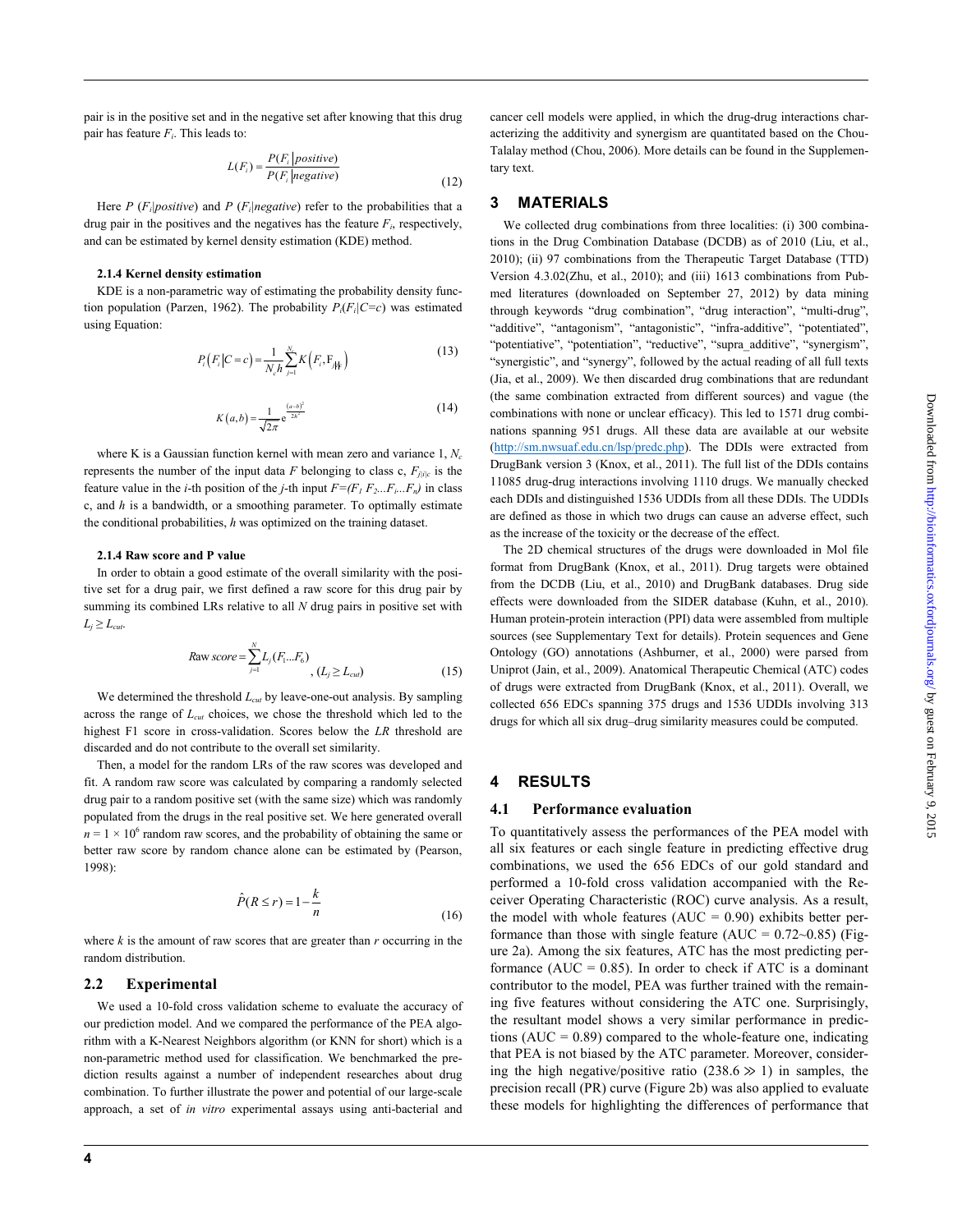might be lost in the ROC curve analysis (Davis and Goadrich, 2006). It turns out that the whole-feature PEA achieves  $AUC =$ 0.15 and a high precision of 91%, whereas the single-feature model never exceeds 50% precision, including ATC.

A combinational use of drugs could cause complex either pharmacodynamic or pharmacokinetic interactions, or both, which makes it difficult to characterize its effectiveness and side effects (Sun, et al., 2013) and may, meanwhile, bring up additional health problems (Zhao, et al., 2013). Therefore, we further evaluated whether an effective combination has possible adverse effects. Here, we applied the PEA model with 1536 UDDIs to quantitatively characterize a drug pair with respect to adverse effects. Resultantly, similar to the previous case, the whole-feature model exhibits the optimal predictions with  $AUC = 0.95$  for ROC analysis and 0.36 (AUC) for PR analysis respectively, superior to any other models with single feature (Figure 2c and 2d). The high prediction accuracy for the whole-feature PEA model indicates that the model is reasonable for predicting the adverse effects of drug combinations. In addition and not surprisingly, ATC is again not predictive for detecting the adverse effects of drug combinations based on the PR curves (Figure 2d). In view of that the sparsely space of drugdrug interactions and the non-uniformly covered by experimental data, we have also calculated model accuracy for the drug combinations by dividing drugs into 'new drugs' and 'known drugs'. Drugs in the training set are called 'known' whereas those not in the training set are called 'new'. Overall, the result showed that our model have a better performance for the drug combinations consisted by known drugs (ROC  $AUC = 0.88$  and 0.91 for EDCs and UDDIs, respectively) than those consisted by new drugs (ROC AUC = 0.76 and 0.71 for EDCs and UDDIs, respectively). Still, the model has a good predictive ability for the drug combinations consisted by 'new' drugs (Supplementary Table 3).



**Fig. 2. Performance of PEA model. (a)** ROC (receiver operating characteristic) and **(b)** PR (precision-recall) curves for the whole-feature PEA (blue) and the six single features for predicting effective drug combinations (EDCs). **(c)** ROC and **(d)** PR curves for the whole-feature PEA (blue) and the six single features for predicting undesirable drug-drug interactions (UDDIs).

Further, in order to verify the newly developed PEA algorithm, the performance of this method to transform the predictive features to objective activity (combination or adverse effect) is compared with the K-nearest neighbor (KNN) method where k is determined by cross-validation and then pick maximum performance k. After 5 folds of cross-validations,  $k = 6$  was determined since it has the best performance. Firstly, we calculated the overall similarity between a query drug pair and all known EDCs (UDDIs) by simply multiplying the six feature similarity scores (rather than using a Bayesian transformation as in PEA), and then assigned the highest similarity score to that query drug pair. The resulting ROC and PR AUC scores of the KNN model trained on the EDC set are 0.79 and 0.04, respectively, which have been considerably outperformed by the new PEA algorithm. In addition, the model trained on UDDIs also obtains similar inferior results with the ROC and PR AUC scores of 0.85 and 0.13, respectively. All this demonstrates the feasibility of our method in dealing with drug combinations, which is thus further employed for predicting new effective drug pairs with undesirable adverse effects in consideration.

## **4.2 Integrative analysis of side–beneficial effects for drug combinations**

To maximize the therapeutic effects and minimize the adverse effects of drug treatment, the recognition and quantification of the situation, in multiple dimensions, is a critical prerequisite. The integrative analysis of side–beneficial effects would enable us to analyze the relationships between them for drug combinations and also to evaluate the functional consequences of the same to different disease-associated treatment. Here, for each query drug pair, PEA model outputs two values:  $P_1$  and  $P_2$  to represent its effectiveness and perniciousness, respectively. To visualize these two quantitative standards, we first constructed a binary diagram of known EDCs (green dots) and UDDIs (red dots) (Figure 3a). We observed that PEA has high recall rates with bigger  $P_1$  and low er *P*<sup>2</sup> , confirming *P* value as an appropriate measure of the odds of a real interaction. In addition, the disease distributions with respect to  $P_1$  and  $P_2$  indicate that current drug pairs (known EDCs) have higher  $P_1$  (0.8 ~ 1.0) and lower  $P_2$  (0.0 ~ 0.2), and mainly focus on infection, cancer, nervous system disease and cardiovascular disease. Conservatively, we here selected P value as 0.9 throughout our analysis. The EDCs and UDDIs are intensively apportioned in two distinct areas: the  $(I, II)$  quadrant  $(P_1 > 0.9)$  for EDCs and  $(II, I)$ III) quadrant  $(P_2 > 0.9)$  for UDDIs, respectively. The recall rates are 67% and 82% for the two quadrants, respectively, further proving the reliability and validity of PEA.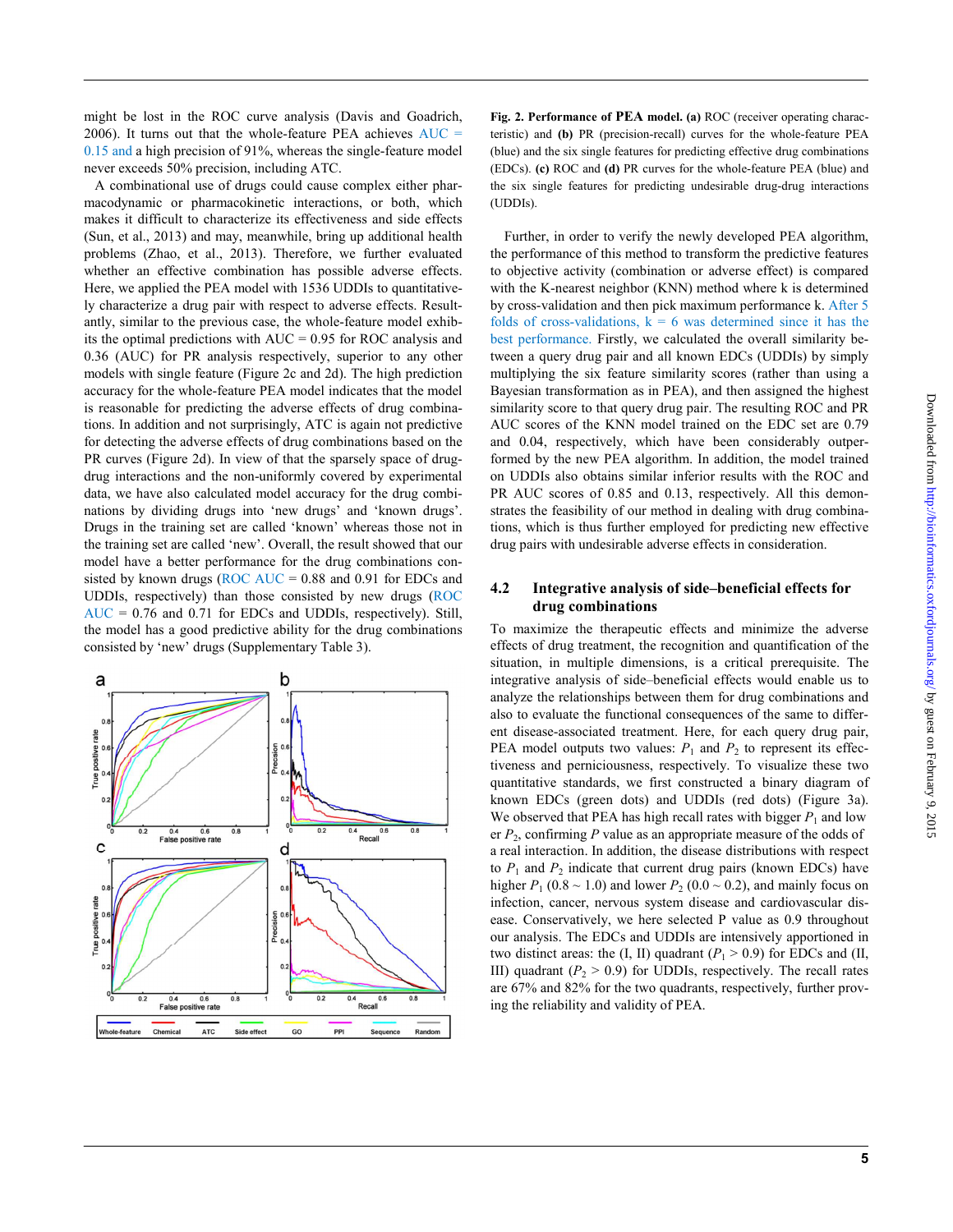Next, we applied PEA to predict novel drug combinations. To visualize the prediction results, we drew a heat map of all the 156,520 unknown drug pairs with the two values:  $P_1$  and  $P_2$  (Figure 3b). Figure 3b shows that drug pairs in the quadrant 1 are regarded as effective drug combinations. The ideal drug combinations mainly cluster in the quadrant 1' involving 3269 (2.1%) pairs with  $P_1 > 0.9$  (a high probability of synergism) and  $P_2 < 0.1$  (low probability of causing adverse effects). Here, the critical standard for initialing the *P* values for the quadrant  $n'$  ( $n = 1, 3, 4$ ) is to assure the prediction accuracy with high confidence in each quadrant. In order to validate the quadrant 1' efficiency, we benchmarked the predictions against an independent data set (see below for details) and also experimentally examined 44 predicted drug pairs from this region. As a result, 35 drug pairs (79.5%) are demonstrated effective (as seen in Supplementary Table 4). The drug combinations in quadrant 2 should be warranted in clinic as they are more likely to cause unwanted adverse effects although

good agreement with the interest of current combination therapies for complex and chronic diseases (Figure 3c).

## **4.3 External literature validation**

To validate the reliability of our method, we further check whether the predicted drug pairs were validated in external literatures which were not used to build the training dataset for the PEA model. The experiment types, effectiveness, diseases and adverse effects of the predicted drug combinations were manually collected from an unbiased survey of the literature (See Supplementary Table 5) Overall, we obtained detailed information about 642 novel drug combinations. Surprisingly, 84% of which are consistent with our predictions. Among the 537 effective predictions directly supported by the literature, 69% have already entered clinical trials and 45 drug combinations were proved to be effective in at least two experiment types (Figure 4a). Moreover, 85% of the drug



**Fig. 3. Integrative analysis of side–beneficial effects for drug combinations. (a)** The binary diagram of known EDCs (green dots) and UDDIs (red dots), the EDC recall rate ( $>P_1$  or  $\leq P_2$ ) and the disease distribution with respect to  $P_1$  and  $P_2$ . (b) The heat map of all the 156,520 unknown drug pairs with respect to the two values:  $P_1$  and  $P_2$ . The colors of the heat map represent the number of drug pairs with the specific  $P_1$ ,  $P_2$  score. (c) The number of known and predicted drug combinations in 21 MeSH (Medical Subject Headings) disease categories.

they might be effective. For example, voriconazole and itraconazole  $(P_1=0.96, P_2=0.97)$  are synergistic in treating infections caused by Fusarium (Spader, et al., 2013), but the combination of these two drugs may cause a dangerous abnormal heart rhythm (RxList, 2008). Drug pairs in quadrant 3 have a high probability to cause undesirable drug-drug interactions. These pairs strongly intend to produce adverse effects  $(P_2 > 0.9)$ , but with low possibility to become an effective combination  $(P_1 \leq 0.1)$ . Quadrant 4' components have both small  $P_1$  and  $P_2$  values, which suggests that there is a small chance of interactions between the two drugs in one drug pair. In addition, looking specifically at the 3269 optimal drug combinations, their associations with specific diseases is in

combinations validated by cell assays have a synergistic effect (Figure 4b).

To put our finding into context, we divided the drugs into different drug classes based on their third level of ATC code and computed the proportion of verified drug combinations in predicted ones within and between drug classes. We then calculated the significance (by *P*-value using Fisher's exact test) of overrepresentation against the background incidence of the respective drug class. The *P*-values were then adjusted to control for multiple hypothesis testing, yielding q-values. More formally, q-values represent the minimum false discovery rate for which the connection will be regarded as significant. To find out which drug class connections have a high verified rate, we utilized the significant (q-value <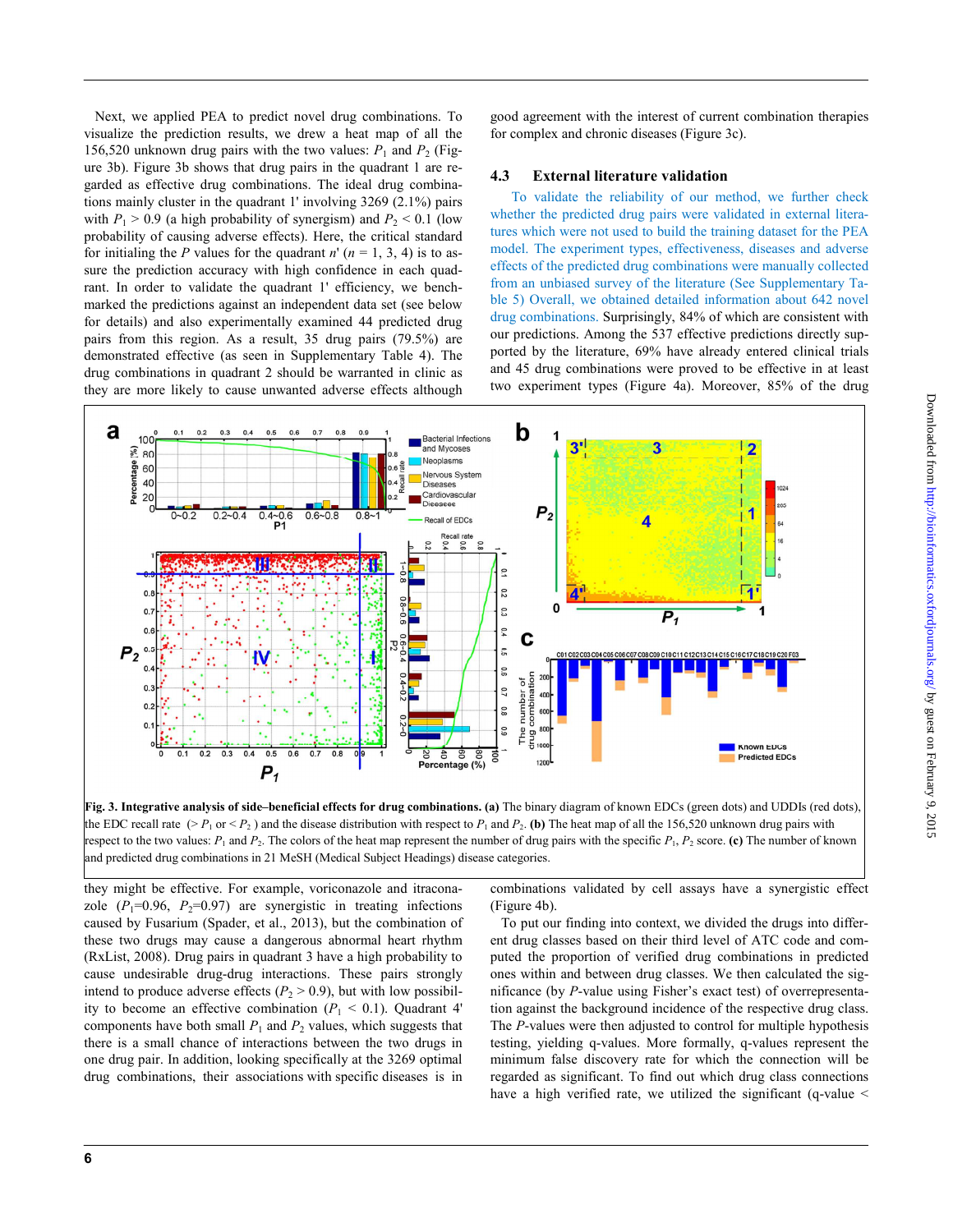0.05) drug class connections to create a drug class combination network. We filtered connections that are involved with at least 10 predicted drug combinations and with a verified proportion greater than 0.3.

In total, we found 65 statistically significant drug-class connections between 41 drug classes, the majority of which are inter-class connections, indicating that most of the predicted drug combinations consist of drugs belonging to different drug classes (Figure 4c). Analysis of the known EDCs in drug classes also shows similar results (Supplementary Figure 1). The drug class J05A (direct acting antiviral drugs), which has 45 predicted drug combinations in it, has the highest proportion of the verified drug combinations (64%, q-value =  $7 \times 10^{-9}$ ). Following on are combinations between D07X (corticosteroids, other combinations) and R03A (adrenergics, inhalants) (60%, q-value =  $0.024$ ). Interestingly, there is actually no effective drug combinations (EDCs) consist of drugs belong to D07X and R03A in our gold-standard dataset (Supplementary Table 6). These results further indicated that the PEA model was not biased by the ATC code similarity between drugs, but provided a weighted similarity measurement which took all drug molecular and pharmacological features into account. There are 20 drug-class connections have a verified proportion greater than or equal to 50%, which indicates that a half or more than a half of our lites), which is the most connected one between drug classes (36%, q-value =  $2.3 \times 10^{-5}$ ), has 102 drug combinations in it. This result indicates that drugs in these two drug classes have a larger chance to combine with each other to create synergy. The L01X class mainly includes platinum compounds and protein kinase inhibitors, which have been used widely in cancer combination therapy (Dancey and Sausville, 2003; Lee, et al., 2008).

#### **4.4 Experimental validation**

In total, we examined 102 novel predicted drug pairs, resulting in the confirmation of 77 effective combinations  $(\sim 75\%$  of all tested drug pairs) (Supplementary Table 11). In the cancer model, we examined 55 predicted drug pairs against the human non-small cell lung cancer A549 cells. Resultantly, 39 of these pairs are found effective  $(\sim 71\%$  accuracy), among which 34 cases are synergistic and 5 are additive (Supplementary Table 7). For anti-bacterial model, 47 drug pairs were tested by *S. aureus* and *E. coli*. We validate that 38 pairs (~81% of all 47 antibacterial pairs) are effective (Supplementary Table 8, 9). Among them, 9 drug pairs exhibit activities (synergy or additivity) against both bacterial species. More details can be found in the Supplementary text.



**Fig. 4. Benchmarking against independent data sets. (a)** The overview of the independent data sets of drug combinations derived from the literature. **(b)** The distribution of synergistic, additive and antagonistic effects in cell assays. **(c)** The drug class networks. Edge color depth corresponds to the proportion of verified drug combinations in predicted ones. Edge width corresponds to the number of drug combinations between two drug classes. Node size corresponds to the number of drugs in the drug class. The first letter of each ATC category denotes the top level, anatomical class.

predictions consist of drugs between these drug classes have gained direct supports of certain literature. The full list of the verified proportion and q-values between or within drug classes is provided in Supplementary Table 6. The connection between drug classes L01X (other antineoplastic agents) and L01B (antimetabo-

## **5 DISCUSSION**

A major challenge in predicting the drug combination in a large scale is to achieve the desired prediction accuracy while dealing with the complex conditions of missing data, different data types,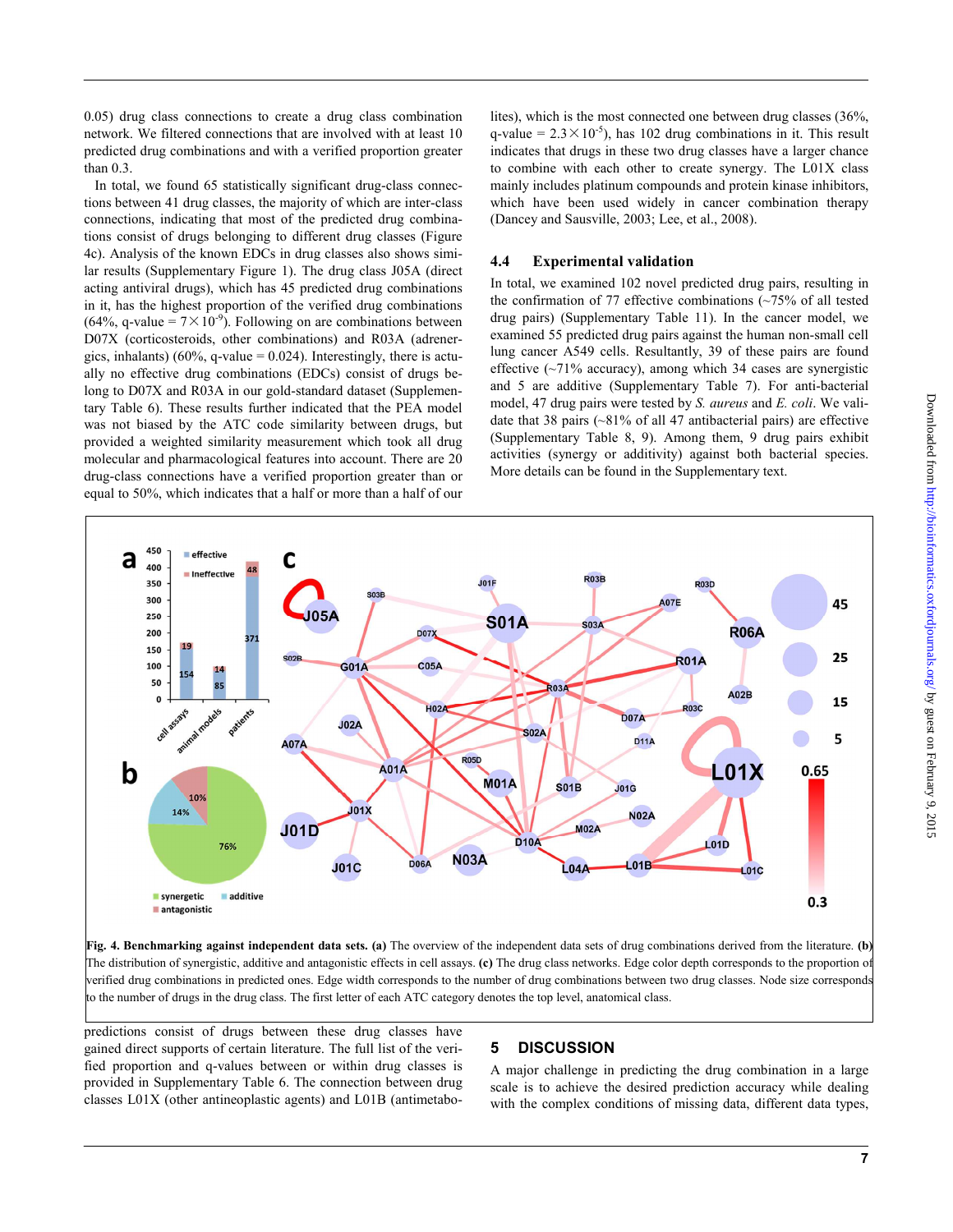unclear mechanisms, etc. One means to achieve this is to exploit a large database with sufficient information for drug combinations and a method that distinguishes the therapeutic efficacy from adverse effects that may make it feasible to more precisely select the optimal combinations. The incompleteness of target network information and the scarceness of the side effect features hinder the application of computational approaches to drug combinations (Brouwers, et al., 2011). Compared with the present available models (Zhao, et al., 2011), the PEA algorithm shows several major advantages, such as high training efficiency and extensive applicability. More particularly, PEA provides two quantitative indexes to describe the property of a drug combination, which is convenient and easy to understand.

PEA is specifically designed to accommodate those missing data and differing types of variables and handle unbalanced multiclass datasets. By integrating the weakly predictive features, such as Target sequence, Chemical structure, etc., PEA exhibits similar performances as the whole-feature model. The major reason is due to that Bayes algorithm extracts the underlying pattern of features by converting features to a common probabilistic framework so as to improve the performance of the ensemble-based scoring approach. In detail, Bayesian network algorithm transforms the features to a likelihood ratio (LR), which provides probabilistic scoring for drug combinations in an ensemble. The ensemble score is further converted to a *P* value based on a random raw score distribution to calculate the reliability for a predicted drug pair. In contrast to conventional method, where an optimal combination is often determined by comparing the similarity with a single known reference (Gottlieb, et al., 2012), the ensemble approach compares a probability distribution of a query drug pair with all related combinations, resulting in the improvement of generalization ability of the PEA tool. However, the simple feature-enrich method (Zhao, et al., 2011), as well as the one-nearest neighbor, may not be capable of dealing with this complex system due to the unadaptability and information loss. In addition, it should be noted that we just calculated the protein global similarity instead of the drug binding regions (Konc and Janežič, 2014). Our considerations are: (1) sequence similar proteins might have similar functions, since they might be homologs. However, similar drug binding regions may not reveal whether the two proteins are functionally similar; (2) the analyses of drug binding regions are normally dependent of the crystal structures, which severely limits the algorithms for more general applications. And more importantly, even we have obtained the structures; we still need to define which amino acids are involved in drug binding, since different drugs might bind to different amino acids in most cases even in the same pocket for the same protein.

The present computational solution considers drug actions and their clinical effects in the context of molecular network systems, which provides information for further understanding of the molecular mechanism and pharmacological effect underlying drug combinations. Generally, due to the unclearness of the molecular mechanisms underlying combination therapies, most drug combinations are inferred based on sets of clinical rules derived from clinical experience or randomized clinical trials. For example, combination therapy for hypertension has been assigned some preferred combinations from various classes of antihypertensive medications, such as renin-angiotensin-aldosterone system  $(RAAS)$  inhibitor + diuretic, RAAS inhibitor + calcium channel blocker (CCB), and CCB + diuretics (Salahuddin, et al., 2013). Although these conventional rules facilitate searching for valid combinations, they limit this search into drug entities with similar functions, that is, drugs in combinations often have the same first level of the ATC code. This is confirmed by the fact that majority (~70%) of known 1571 drug combinations in our dataset belong to the same therapeutic category (from the first to fifth level of the ATC code) (Supplementary Figure 1).

To analyze whether PEA could overcome this limitation, we have counted the predicted EDCs in the database that are composed by drugs with different ATC classes (the first level). Extremely interesting, we found 43% of our high-confidence predictions (with  $P_1 \ge 0.9$  and  $P_2 \le 0.1$ ) are such kind of combinations, indicating that our model is not restrained by the functional similarity between two drugs for a combination. The benchmark dataset also shows that 121 such combinations have been proved to be effective. Moreover, we have experimentally validated 10 novel EDCs that are combined by antibacterial and anticancer drugs (Supplementary Table 6-8). The results show that 80% pairs are synergistic to cancer models. For example, the antibacterial agent, tetracycline, as a bacterial 30S ribosomal subunit inhibitor, displays synergistic cytotoxicity against A549 cells when being combined with some anticancer drugs, such as the DNA synthesis inhibitor fludarabine (CI =  $0.49$ ), cross-linking reagent cisplatin (CI  $= 0.69$ ) and protein kinase inhibitor imatinib (CI  $= 0.80$ ). It is worth noting that the "wet" experiment could only found  $~16\%$ (38/200) synergistic pairs in antifungal test (Cokol, et al., 2011), which partially proves that the PEA algorithm carries out high efficiency prediction in practice.

Various approaches have been suggested to benefit-risk assessment during the development of new medicines (Eichler, et al., 2008; Garrison, et al., 2007), but little has been reported of being applied on the combinational drugs, though they have attracted more and more interests from researchers and industry in recent years. Drug combinations may overcome the side effects by countering network robustness and bypass compensation, and thereby increasing the clinical efficacy while minimizing the overlapping toxicity and allowing reduced dosage of each compound (Jia, et al., 2009; Ramaswamy, 2007). The efficacy and side effect are normally coupled together, and the best end results actually depend on the side effects contributing to the overall therapeutic benefit. Thus, the decision to take a drug combination depends upon the benefitrisk weighting of all the potential risks and benefits, which up to date are still extremely difficult to predict on a global scale. The complex drug-drug interactions in multiple dimensions pose modeling challenges to classical linear approaches, as well as hinder the targeted experimental approaches due to a combinatorial explosion both in the pharmacological and molecular spaces.

In an effective combinatorial setting, the PEA algorithm has incorporated the clinical efficacy and adverse effect evaluation into the current model, resulting in two standards, i.e.,  $P_1$  and  $P_2$ . The combined evaluation for a predicted combination opens new avenues of drug combination and even guides the drug dosage. For example, the fludarabine + tetracycline combination with high  $P_1$  $(0.87)$  and low  $P_2$  (0.36) shows a significant synergistic effect (CI  $= 0.46$ ) on A549 cells. By lowering the dosage of fludarabine (from  $0.08611\mu$ M to  $0.03538\mu$ M at the 50% cytotoxicity level), tetracycline also reduces the risk of opportunistic infections induced by fludarabine. More importantly, those combinations with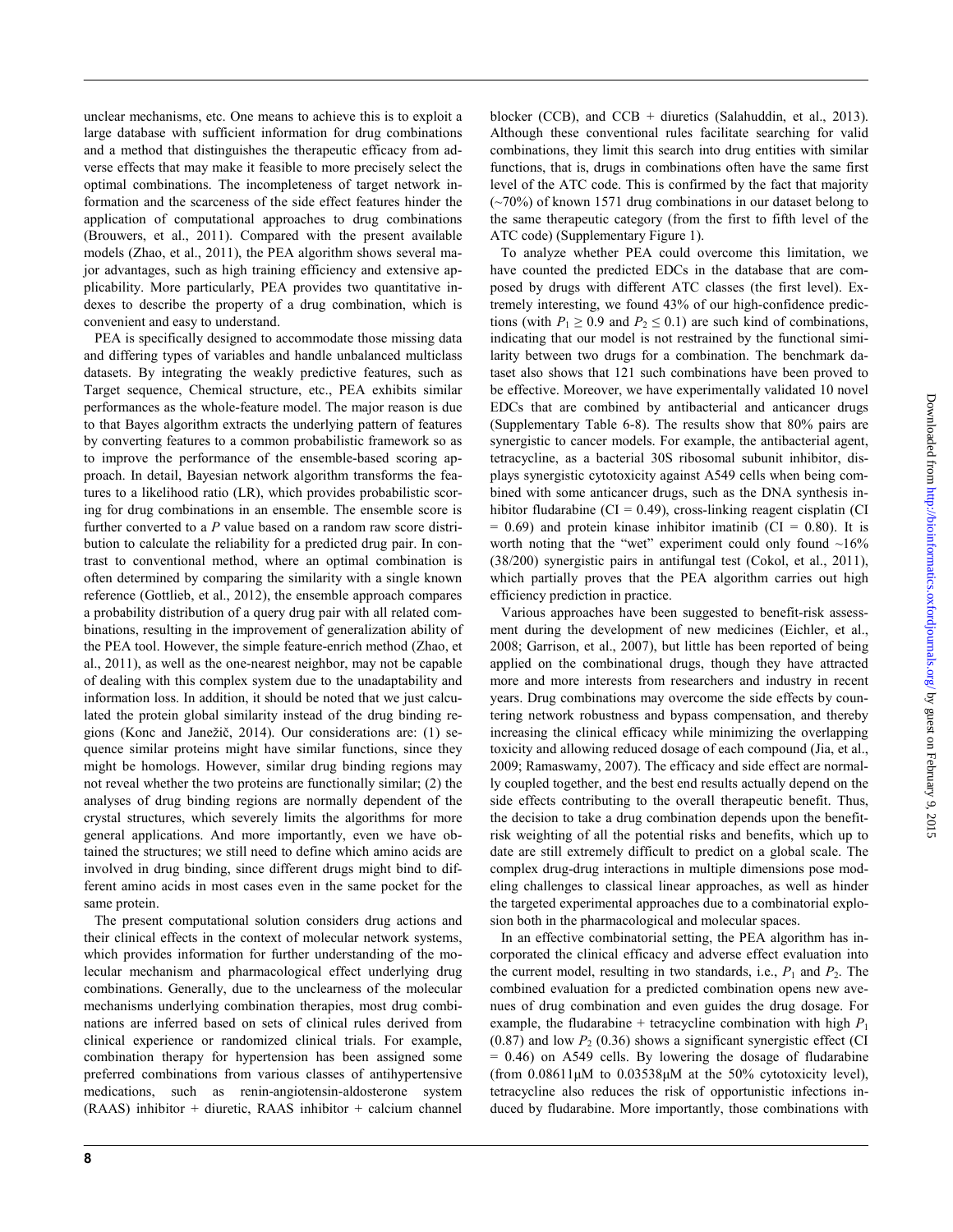low  $P_1$  and high  $P_2$  predicted by PEA should be very carefully applied in practice due to their uncertain influence on the efficacy and safety of drug co-administration. For example, the monoamine oxidase (MAO) inhibitor, tranylcypromine, may increase the vasopressor effect of the alpha1-agonist, midodrine, whose  $P_1$  and  $P_2$ are 0.055 and 0.993, respectively. Thus, concomitant use of these two drugs should be avoided.

One limitation for this work is that the dosage is not taken into account in the model. Till now, two methods are in common use for calculating the expected dose-response relationship for drug combination as compared to mono-therapy: Loewe additivity and Bliss independence (Fitzgerald, et al., 2006). They both need experiments to characterize drug combinations. Therefore, following *in silico* studies should focus not only strategies for predicting drug combinations but also improving the efficiency of trials.

*Funding*: This work is supported by grants from Northwest A&F University, National Natural Science Foundation of China (11201049 and 31170796), Program for New Century Excellent Talents in University of Ministry of Education of China, Interdisciplinary Research Matching Scheme (IRMS) of Hong Kong Baptist University (RC-IRMS/12-13/02) and Hong Kong Baptist University Strategic Development Fund (SDF13-1209-P01).

*Conflict of Interest*: none declared.

#### **REFERENCES**

- Al-Lazikani, B., Banerji, U. and Workman, P. (2012) Combinatorial drug therapy for cancer in the post-genomic era, *Nat. Biotechnol.*, **30**, 679-692.
- Ashburner, M.*, et al.* (2000) Gene Ontology: tool for the unification of biology, *Nat. Genet.*, **25**, 25-29.
- Bleakley, K. and Yamanishi, Y. (2009) Supervised prediction of drug–target interactions using bipartite local models, *Bioinformatics*, **25**, 2397-2403.
- Boobis, A.*, et al.* (2002) In silico prediction of ADME and pharmacokinetics: Report of an expert meeting organised by COST B15, *Eur. J. Pharm. Sci.*, **17**, 183-193.
- Borisy, A.A.*, et al.* (2003) Systematic discovery of multicomponent therapeutics, *Proceedings of the National Academy of Sciences*, **100**, 7977-7982.
- Brouwers, L.*, et al.* (2011) Network neighbors of drug targets contribute to drug sideeffect similarity, *PLoS ONE*, **6**, e22187.
- Chou, T.-C. (2006) Theoretical basis, experimental design, and computerized simulation of synergism and antagonism in drug combination studies, *Pharmacol. Rev.*, **58**, 621-681.
- Chou, T.-C. (2010) Drug combination studies and their synergy quantification using the Chou-Talalay method, *Cancer Res.*, **70**, 440-446.
- Cokol, M.*, et al.* (2011) Systematic exploration of synergistic drug pairs, *Mol. Syst. Biol.*, **7**.
- Dancey, J. and Sausville, E.A. (2003) Issues and progress with protein kinase inhibitors for cancer treatment, *Nat Rev Drug Discov*, **2**, 296-313.
- Davis, J. and Goadrich, M. (2006) The relationship between Precision-Recall and ROC curves. *Proceedings of the 23rd international conference on Machine learning*. ACM, pp. 233-240.
- Eichler, H.G.*, et al.* (2008) Balancing early market access to new drugs with the need for benefit/risk data: a mounting dilemma, *Nat Rev Drug Discov*, **7**, 818-826.
- Fitzgerald, J.B.*, et al.* (2006) Systems biology and combination therapy in the quest for clinical efficacy, *Nat. Chem. Biol.*, **2**, 458-466.
- Garrison, L.P., Jr., Towse, A. and Bresnahan, B.W. (2007) Assessing a structured, quantitative health outcomes approach to drug risk-benefit analysis, *Health Aff. (Millwood).* **26**, 684-695.
- Gottlieb, A.*, et al.* (2012) INDI: a computational framework for inferring drug interactions and their associated recommendations, *Mol. Syst. Biol.*, **8**.
- Huang, J.*, et al.* (2013) Systematic prediction of pharmacodynamic drug-drug interactions through protein-protein-interaction network, *PLoS Comp. Biol.*, **9**, e1002998.
- Jain, E.*, et al.* (2009) Infrastructure for the life sciences: design and implementation of the UniProt website, *BMC Bioinformatics*, **10**, 136.
- Jansen, R.*, et al.* (2003) A Bayesian networks approach for predicting protein-protein interactions from genomic data, *Science*, **302**, 449-453.
- Jia, J.*, et al.* (2009) Mechanisms of drug combinations: interaction and network perspectives, *Nat Rev Drug Discov*, **8**, 111-128.
- Jonker, D.M.*, et al.* (2005) Towards a mechanism-based analysis of pharmacodynamic drug–drug interactions in vivo, *Pharmacol. Ther.*, **106**, 1-18.
- Knox, C.*, et al.* (2011) DrugBank 3.0: a comprehensive resource for 'omics' research on drugs, *Nucleic Acids Res.*, **39**, D1035-D1041.
- Konc, J., & Janežič, D. (2014). Binding site comparison for function prediction and pharmaceutical discovery. *Curr Opin Struct Biol*., *25*, 34-39.
- Kuhn, M., et al. (2010) A side effect resource to capture phenotypic effects of drugs, *Mol. Syst. Biol.*, **6**.
- Lee, J.L.*, et al.* (2008) A phase II study of docetaxel as salvage chemotherapy in advanced gastric cancer after failure of fluoropyrimidine and platinum combination chemotherapy, *Cancer Chemother. Pharmacol.*, **61**, 631-637.
- Lehár, J.*, et al.* (2009) Synergistic drug combinations tend to improve therapeutically relevant selectivity, *Nat. Biotechnol.*, **27**, 659-666.
- Li, L., et al. (2007) Drug-drug interaction prediction: a Bayesian meta analysis approach, *Stat. Med.*, **26**, 3700-3721.
- Li, P.*, et al.* (2014) Systems pharmacology strategies for drug discovery and combination with applications to cardiovascular diseases, *J. Ethnopharmacol.*, **151**, 93-107.
- Lin, D. (1998) An information-theoretic definition of similarity. *ICML*. pp. 296-304.
- Liu, Y.*, et al.* (2010) DCDB: drug combination database, *Bioinformatics*, **26**, 587-588.
- Manzi, S.F. and Shannon, M. (2005) Drug interactions—a review, *Clinical Pediatric Emergency Medicine*, **6**, 93-102.
- Ovaska, K., Laakso, M. and Hautaniemi, S. (2008) Fast Gene Ontology based clustering for microarray experiments, *BioData mining*, **1**, 11.
- Pauwels, E., Stoven, V. and Yamanishi, Y. (2011) Predicting drug side-effect profiles: a chemical fragment-based approach, *BMC Bioinformatics*, **12**, 169.
- Pearson, W.R. (1998) Empirical statistical estimates for sequence similarity searches, *J. Mol. Biol.*, **276**, 71-84.
- Perlman, L., et al. (2011) Combining drug and gene similarity measures for drugtarget elucidation, *J. Comput. Biol.*, **18**, 133-145.
- Ramaswamy, S. (2007) Rational design of cancer-drug combinations, *N. Engl. J. Med.*, **357**, 299-300.
- Resnik, P. (2011) Semantic similarity in a taxonomy: An information-based measure and its application to problems of ambiguity in natural language, *arXiv preprint arXiv:1105.5444*.
- Roemer, T. and Boone, C. (2013) Systems-level antimicrobial drug and drug synergy discovery, *Nat. Chem. Biol.*, **9**, 222-231.
- RxList, R. (2008) The Internet Drug Index, *Aldactone®,(spironolactone) Tablets, USP*, 1-8.
- Salahuddin, A., Mushtaq, M. and Materson, B.J. (2013) Combination therapy for hypertension 2013: an update, *Journal of the American Society of Hypertension : JASH*, **7**, 401-407.
- Shaheen, R.M.*, et al.* (2001) Tyrosine kinase inhibition of multiple angiogenic growth factor receptors improves survival in mice bearing colon cancer liver metastases by inhibition of endothelial cell survival mechanisms, *Cancer Res.*, **61**, 1464- 1468.
- Sharan, R., Ulitsky, I., & Shamir, R. (2007). Network based prediction of protein function. *Mol Syst Biol.*, 3(1).
- Skrbo, A., Begović, B. and Skrbo, S. (2004) Classification of drugs using the ATC system (Anatomic, Therapeutic, Chemical Classification) and the latest changes], *Med. Arh.*, **58**, 138.
- Smith, T.F., Waterman, M.S. and Burks, C. (1985) The statistical distribution of nucleic acid similarities, *Nucleic Acids Res.*, **13**, 645-656.
- Spader, T.B.*, et al.* (2013) Synergysm of voriconazole or itraconazole with other antifungal agents against species of Fusarium, *Rev Iberoam Micol*, **30**, 200-204.
- Steinbeck, C.*, et al.* (2006) Recent developments of the chemistry development kit (CDK)-an open-source java library for chemo-and bioinformatics, *Curr. Pharm. Des.*, **12**, 2111-2120.
- Sun, X., Vilar, S. and Tatonetti, N.P. (2013) High-throughput methods for combinatorial drug discovery, *Science Translational Medicine*, **5**, 205rv201- 205rv201.
- Tan, X.*, et al.* (2012) Systematic identification of synergistic drug pairs targeting HIV, *Nat. Biotechnol.*, **30**, 1125-1130.
- Tang, J.*, et al.* (2013) Target Inhibition Networks: Predicting Selective Combinations of Druggable Targets to Block Cancer Survival Pathways, *PLoS Comp. Biol.*, **9**, e1003226.